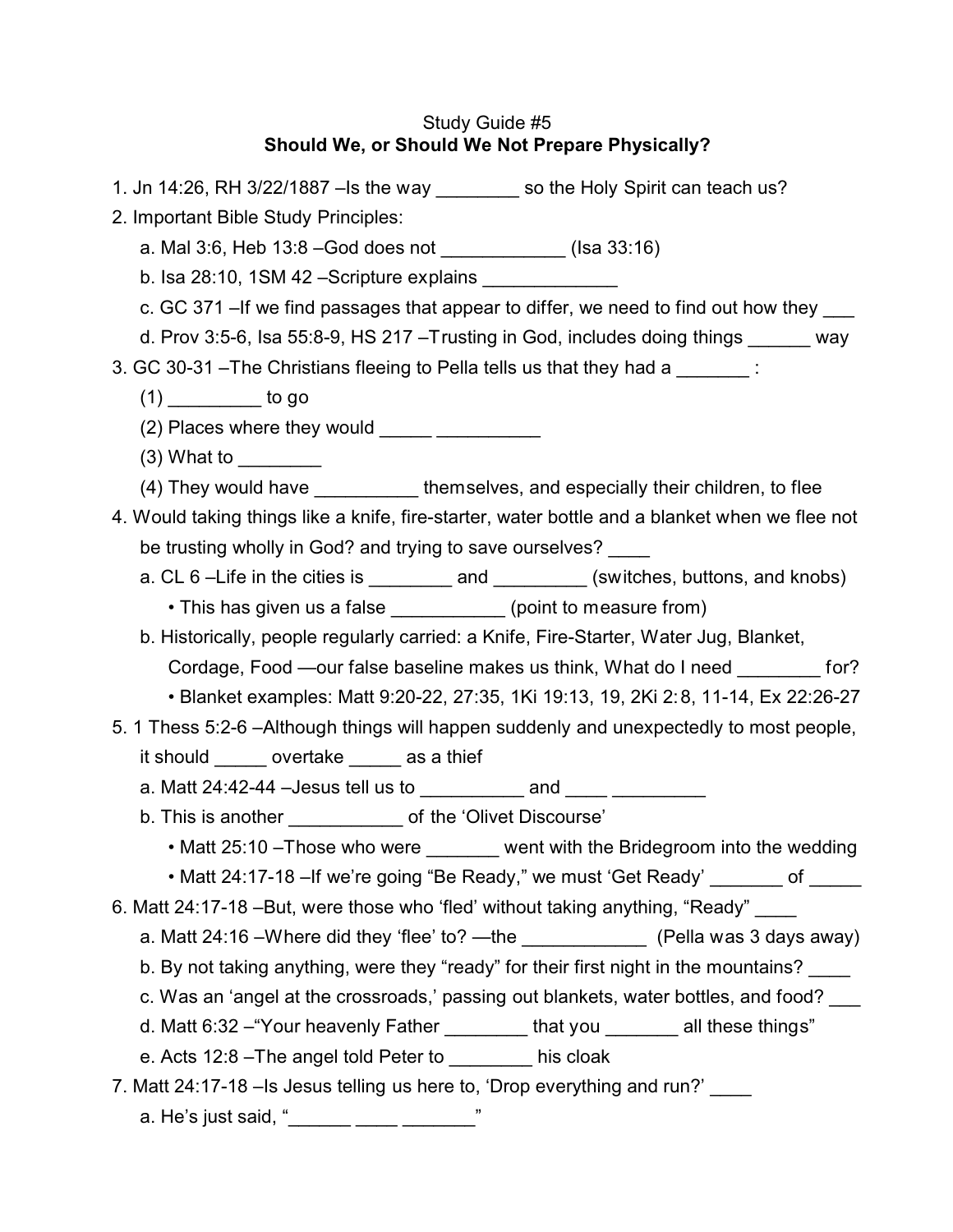b. So to obey, is it necessary to leave everything behind when we flee?

c. Would it be OK to take something, if we had it, or could pick it up on our way out?

- 8. Matt 24:42-44, Rev 16:15 "Watch" and " \_\_\_\_\_ " your "garments" so you're not "naked" a. How do you "keep" your clothing so you are not "naked?" You "keep" them
	- b. The person who fled without his cloak didn't " **with** " his "garments"

9. So what does it mean to "Be Ready?"

a. Using the End-Time 'Birth-Pains' imagery of Matt 24:7-8: What does a pregnant lady do to "Be Ready?" —her \_\_\_\_\_ is all packed, by the \_\_\_\_\_\_ —pick it up on way out

b. Ex 12:11 – How were they to eat the Passover? — all and "Ready" to

10. 4T 44-45 –Would fleeing to the mountains without taking anything be rushing "recklessly into danger, violating the laws of nature and disregarding prudence" and good judgment? \_\_\_\_

a. Con 84-86 –If we needlessly expose ourselves to danger and go where, God does not require us to go, will God send angels to preserve us?

b. So, since we *know* we will be going into the wilderness, wouldn't fleeing unprepared and unequipped, yet claiming God's promises actually be presumption?

11. If we're "Watching" and "Ready," there is *no reason* anyone would have to flee without even taking their cloak! It would *only* be those who are "Watching" or "Ready"

12. Keep in mind that 'flee' means to \_\_\_\_\_\_\_ \_\_\_\_\_\_\_ & \_\_\_\_\_\_\_\_\_ \_\_\_\_\_\_\_

a. Possibly from \_\_\_\_\_\_\_\_\_ \_\_\_\_\_\_ (EW 56-57)

b. So no **packs full of enough provisions to last until Jesus comes** 

c. Instead, our packs should be  $\qquad \qquad$  weight and  $\qquad \qquad$  bulk, containing key

equipment for what God has provided for us in nature (5T 152)

13. EW 56 (1) –Can this statement negate everything else that's said about preparing? \_\_

14. EW 56  $(2-3)$  –" will be the time for us to trust  $\qquad \qquad$  in God"

a. GC 622 –It possible to make the Time of Trouble harder on ourselves

• We need to make "it a habit to trust in God" and not wait until **washing** 

15. EW 56 (4) –"God is able to spread a \_\_\_\_\_\_\_\_\_ for us in the wilderness" (Ps 78:19)

- a. MH 200 -God's blessing which spread "a table in the wilderness," "will cease"
- They've been there since creation, they're there  $\qquad \qquad$ , and will be there in the

16. SC 123 –How do we get Gods 'wilderness blessings?'

a. He "does \_\_\_\_\_ drop the food into their bills!"

b. "They must **the grains,"** and make their nests

c. too will have to gather/make what ened from what God provides in nature

d. Matt 7:7, Phil 4:19 – "Sacred Hunt" —as we \_\_\_\_\_ and \_\_\_\_\_\_, God will \_\_\_\_\_\_\_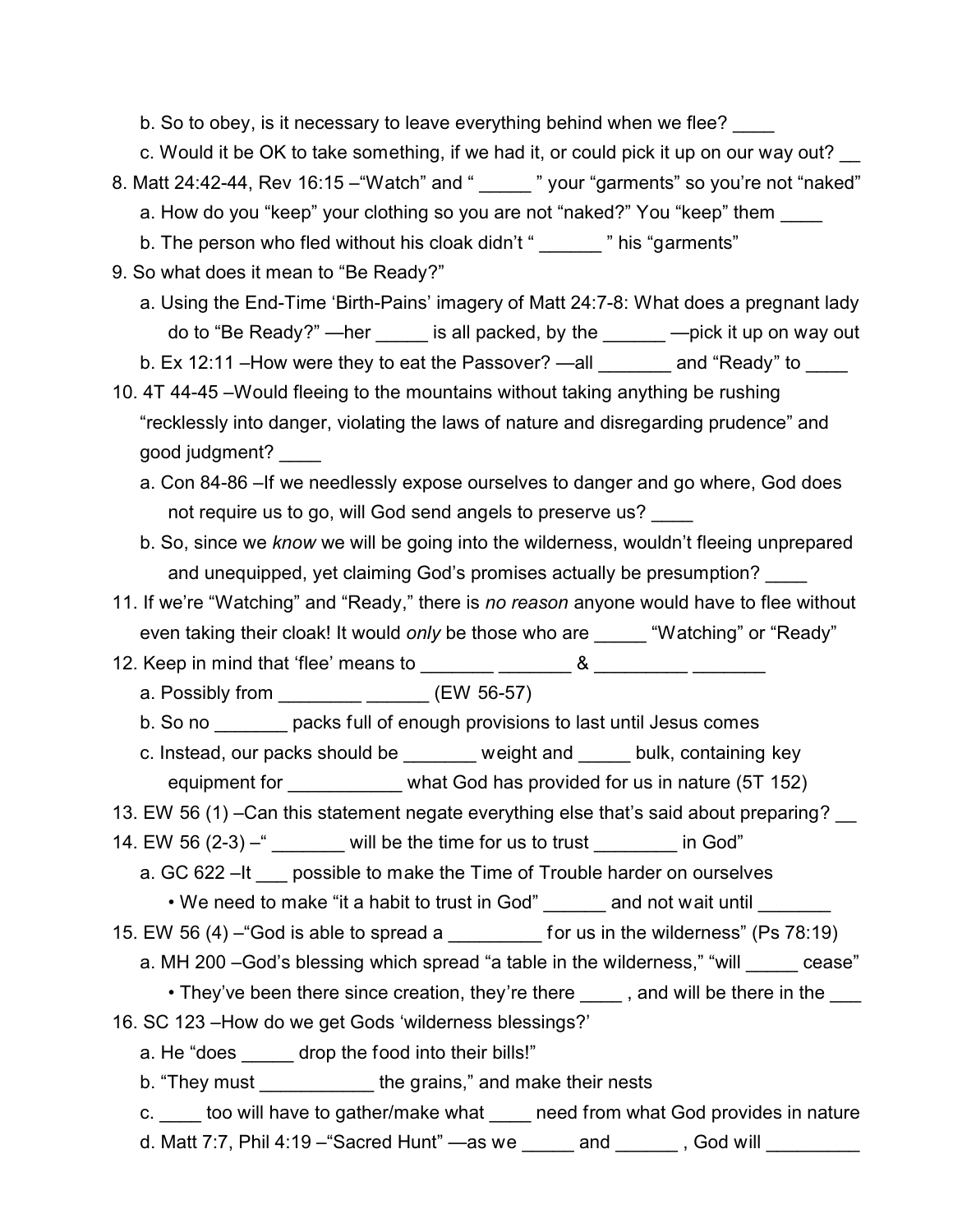- 17. EW 56  $(5)$  God will "send  $\qquad \qquad$  to feed us ... or rain a. EW 282 –An additional promise that will provide us with "food and water"
- 18. Do the promises of the "ravens," "manna," and "angels," and, the promise of God's 'wilderness blessings,' "destroy" each other? \_\_\_\_\_ (GC 371)
- 19. Would relying on God's 'wilderness blessings,' be trusting "wholly in God" the same as relying on the "ravens," "manna," and "angels?"
- 20. Note that the first 2 words in EW 56 (5) are " $\frac{1}{\sqrt{2}}$ 
	- a. God's promised 'wilderness blessings' "will never ceases," but because of the of nature, "if necessary" He will send "ravens," "manna," or "angels"

a. GC 623, HS 217 -Let's not try to tell God \_\_\_\_\_\_ He has to provide for us

- 21. As long as we had them all "Ready" and with us, would taking things like a knife, firestarter, and cook pot, to process what God provides in nature, be 'making provisions' for our "temporal wants?" – –(Note: clothing is also a 'temporal want,' so should we leave our clothes when we flee? [Matt 24:18], or is our false baseline deceiving us?)
- 22. EW (1) –So what does it mean to not "make any provisions for our temporal wants?" a. EW 56 (2) –This refers to having "food up" —Note, the mentality here is to stock up enough to last till Jesus comes, so this would also include trying to enough toilet paper, (or ??? 'provision'), when we flee to last until Jesus comes
- 23. Learn to "trust wholly in God" " \_\_\_\_\_," don't wait until " \_\_\_\_\_\_ " to develop this habit a. ST 8/8/1892 –"You will \_\_\_\_\_\_ \_\_\_\_\_ all the faith you have"
	- b. 2T 584 Experience God's 'wilderness blessings' " ... ," don't wait until "  $\blacksquare$  "

1. *Review and Herald*, March 22, 1887

There is nothing that Satan fears so much as that the people of God shall clear the way by removing every hindrance, so that the Lord can pour out his Spirit upon a languishing church and an impenitent congregation. ... When the way is prepared for the Spirit of God, the blessing will come.

#### 2. *Selected Messages Book 1*, page 42

The testimonies themselves will be the key that will explain the messages given, as scripture is explained by scripture.

#### 3. *Great Controversy*, pages 371

One saying of the Saviour must not be made to destroy another.

## 4. *Historical Sketches*, page 217

We are not to follow our own will and judgment, and flatter ourselves that God will come to our terms. God tests our faith by giving us some part to act in connection with his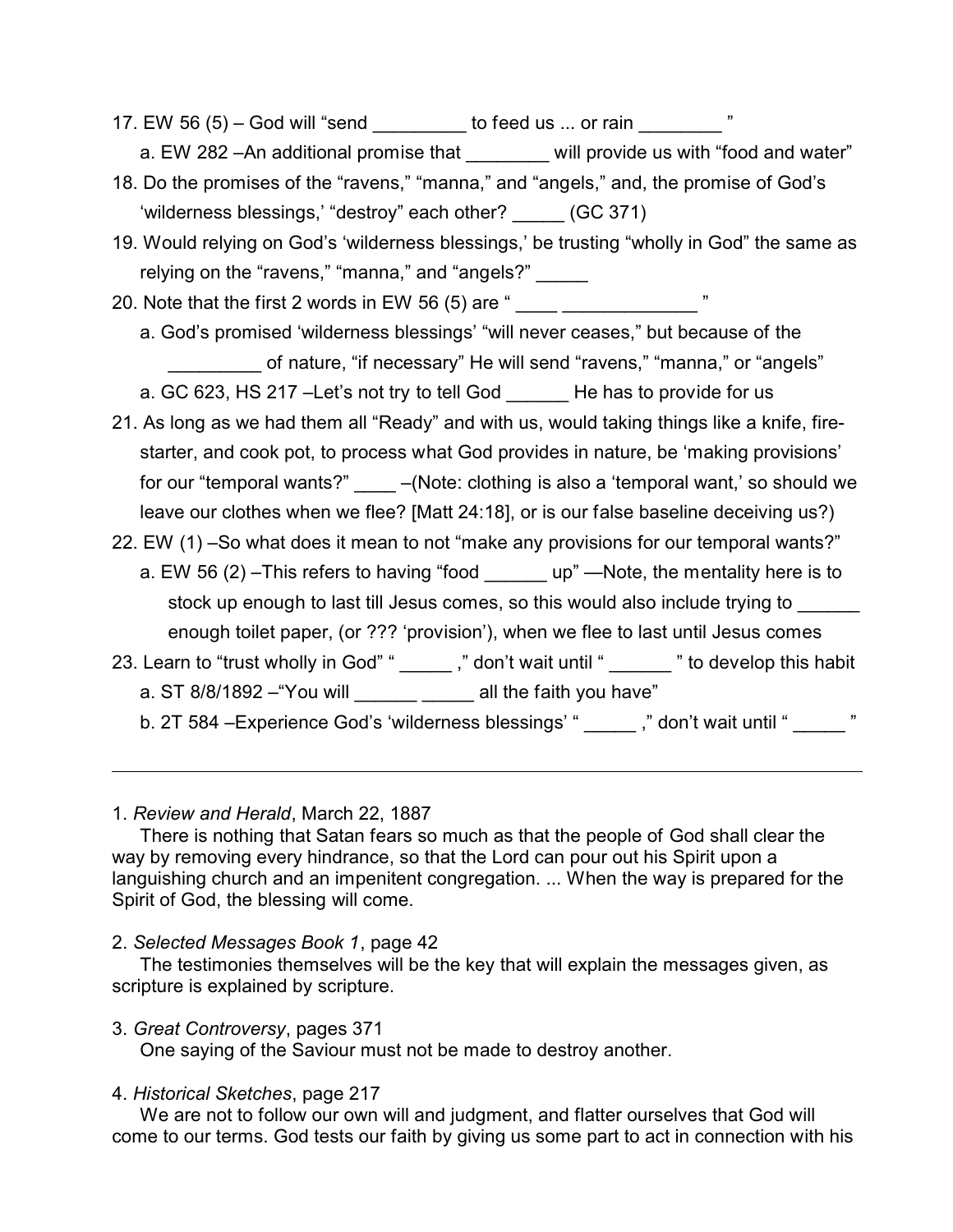interposition in our behalf. To those who comply with the conditions, his promises will be fulfilled; but all that venture to depart from his instructions, to follow a way of their own choosing, will perish with the wicked when his judgments are visited upon the earth.

### 5. *Great Controversy*, pages 30-31

Not one Christian perished in the destruction of Jerusalem. Christ had given His disciples warning, and all who believed His words watched for the promised sign. "When ye shall see Jerusalem compassed with armies," said Jesus, "then know that the desolation thereof is nigh. Then let them which are in Judea flee to the mountains; and let them which are in the midst of it depart out." Luke 21:20, 21. After the Romans under Cestius had surrounded the city, they unexpectedly abandoned the siege when everything seemed favorable for an immediate attack. The besieged, despairing of successful resistance, were on the point of surrender, when the Roman general withdrew his forces without the least apparent reason. But God's merciful providence was directing events for the good of His own people. The promised sign had been given to the waiting Christians, and now an opportunity was offered for all who would, to obey the Saviour's warning. Events were so overruled that neither Jews nor Romans should hinder the flight of the Christians. Upon the retreat of Cestius, the Jews, sallying from Jerusalem, pursued after his retiring army; and while both forces were thus fully engaged, the Christians had an opportunity to leave the city. At this time the country also had been cleared of enemies who might have endeavored to intercept them. At the time of the siege, the Jews were assembled at Jerusalem to keep the Feast of Tabernacles, and thus the Christians throughout the land were able to make their escape unmolested. Without delay they fled to a place of safety—the city of Pella, in the land of Perea, beyond Jordan.

#### 6. *Country Living*, page 6

Life in the cities is false and artificial.

## 7. *Testimonies to the Church Vol. 4*, page 44-45

Presumption is a common temptation, and as Satan assails men with this, he obtains the victory nine times out of ten. ... The promises of God are not for us rashly to claim while we rush on recklessly into danger, violating the laws of nature and disregarding prudence and the judgment with which God has endowed us. This is the most flagrant presumption.

## 8. *Confrontation*, pages 84-86

There are many who fail to distinguish between the rashness of presumption and the intelligent confidence of faith. ...

God has given man precious promises upon conditions of faith and obedience; but they are not to sustain him in any rash act. If men needlessly place themselves in peril, and go where God does not require them to go, and self-confidently expose themselves to danger, disregarding the dictates of reason, God will not work a miracle to relieve them. He will not send His angels to preserve any from being burned if they choose to place themselves in the fire.

## 9. *Testimonies for the Church Vol. 5*, page 152

We ought now to be heeding the injunction of our Saviour: "Sell that ye have, and give alms; provide yourselves bags which wax not old, a treasure in the heavens that faileth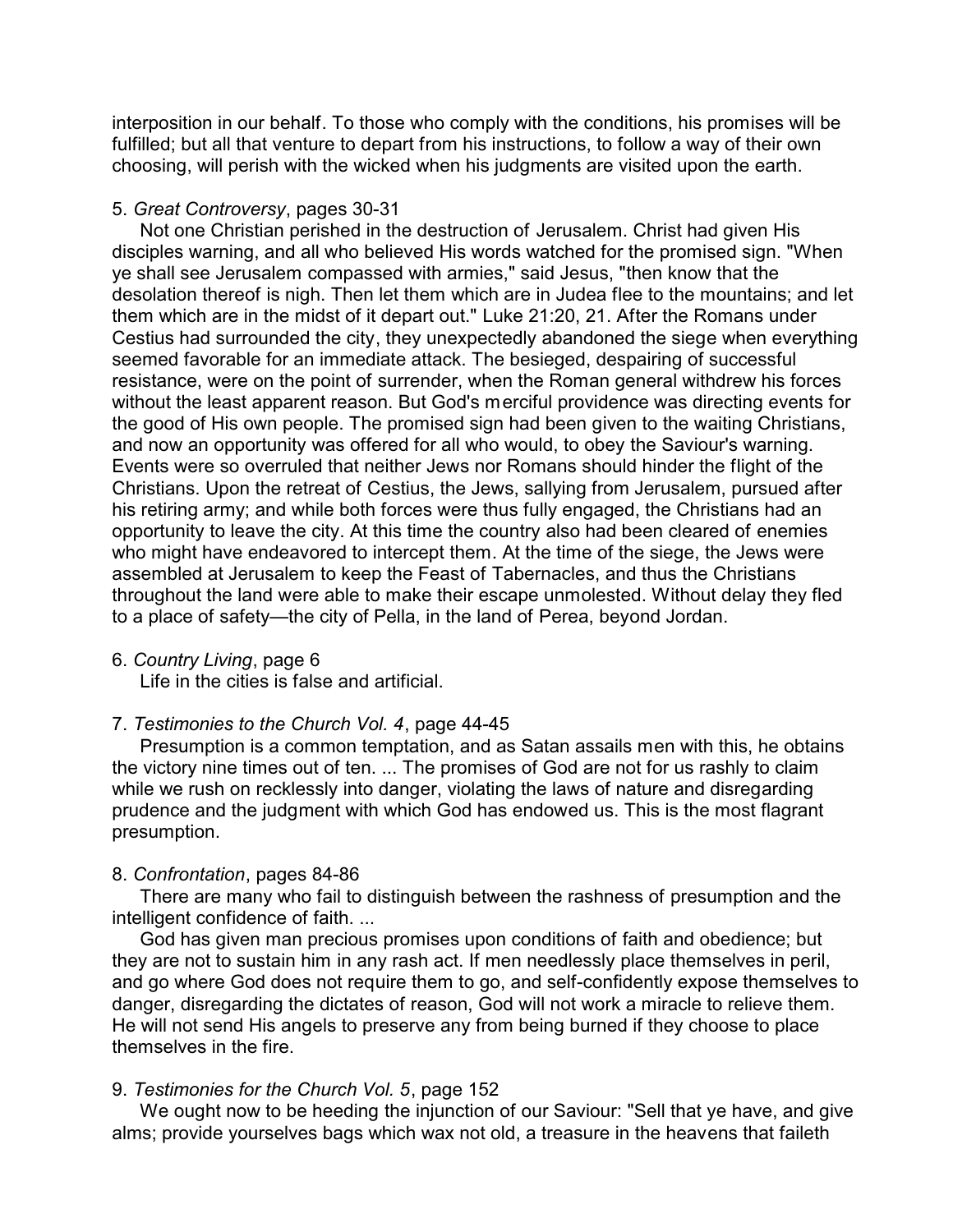not." It is now that our brethren should be cutting down their possessions instead of increasing them. We are about to move to a better country, even a heavenly. Then let us not be dwellers upon the earth, but be getting things into as compact a compass as possible.

## 10. *Early Writings*, pages 56-57

(1) The Lord has shown me repeatedly that it is contrary to the Bible to make any provision for our temporal wants in the time of trouble.

(2) I saw that if the saints had food laid up by them or in the field in the time of trouble, when sword, famine, and pestilence are in the land, it would be taken from them by violent hands and strangers would reap their fields.

(3) Then will be the time for us to trust wholly in God, and He will sustain us.

(4) I saw that our bread and water will be sure at that time, and that we shall not lack or suffer hunger; for God is able to spread a table for us in the wilderness.

(5) If necessary He would send ravens to feed us, as He did to feed Elijah, or rain manna from heaven, as He did for the Israelites.

Houses and lands will be of no use to the saints in the time of trouble, for they will then have to flee before infuriated mobs, and at that time their possessions cannot be disposed of to advance the cause of present truth. I was shown that it is the will of God that the saints should cut loose from every encumbrance before the time of trouble comes, and make a covenant with God through sacrifice. If they have their property on the altar and earnestly inquire of God for duty, He will teach them when to dispose of these things. Then they will be free in the time of trouble and have no clogs to weigh them down.

## 11. *Great Controversy*, page 622

Those who exercise but little faith now, are in the greatest danger of falling under the power of satanic delusions and the decree to compel the conscience. And even if they endure the test they will be plunged into deeper distress and anguish in the time of trouble, because they have never made it a habit to trust in God. The lessons of faith which they have neglected they will be forced to learn under a terrible pressure of discouragement.

## 12. *The Ministry of Healing*, page 200

The mountains and hills are changing; the earth is waxing old like a garment; but the blessing of God, which spreads for His people a table in the wilderness, will never cease.

# 13. *Steps to Christ*, page 123

In His Sermon on the Mount, Christ taught His disciples precious lessons in regard to the necessity of trusting in God. These lessons were designed to encourage the children of God through all ages, and they have come down to our time full of instruction and comfort. The Saviour pointed His followers to the birds of the air as they warbled their carols of praise, unencumbered with thoughts of care, for "they sow not, neither do they reap." And yet the great Father provides for their needs. The Saviour asks, "Are ye not much better than they?" Matthew 6:26. The great Provider for man and beast opens His hand and supplies all His creatures. The birds of the air are not beneath His notice. He does not drop the food into their bills, but He makes provision for their needs. They must gather the grains He has scattered for them. They must prepare the material for their little nests. They must feed their young.